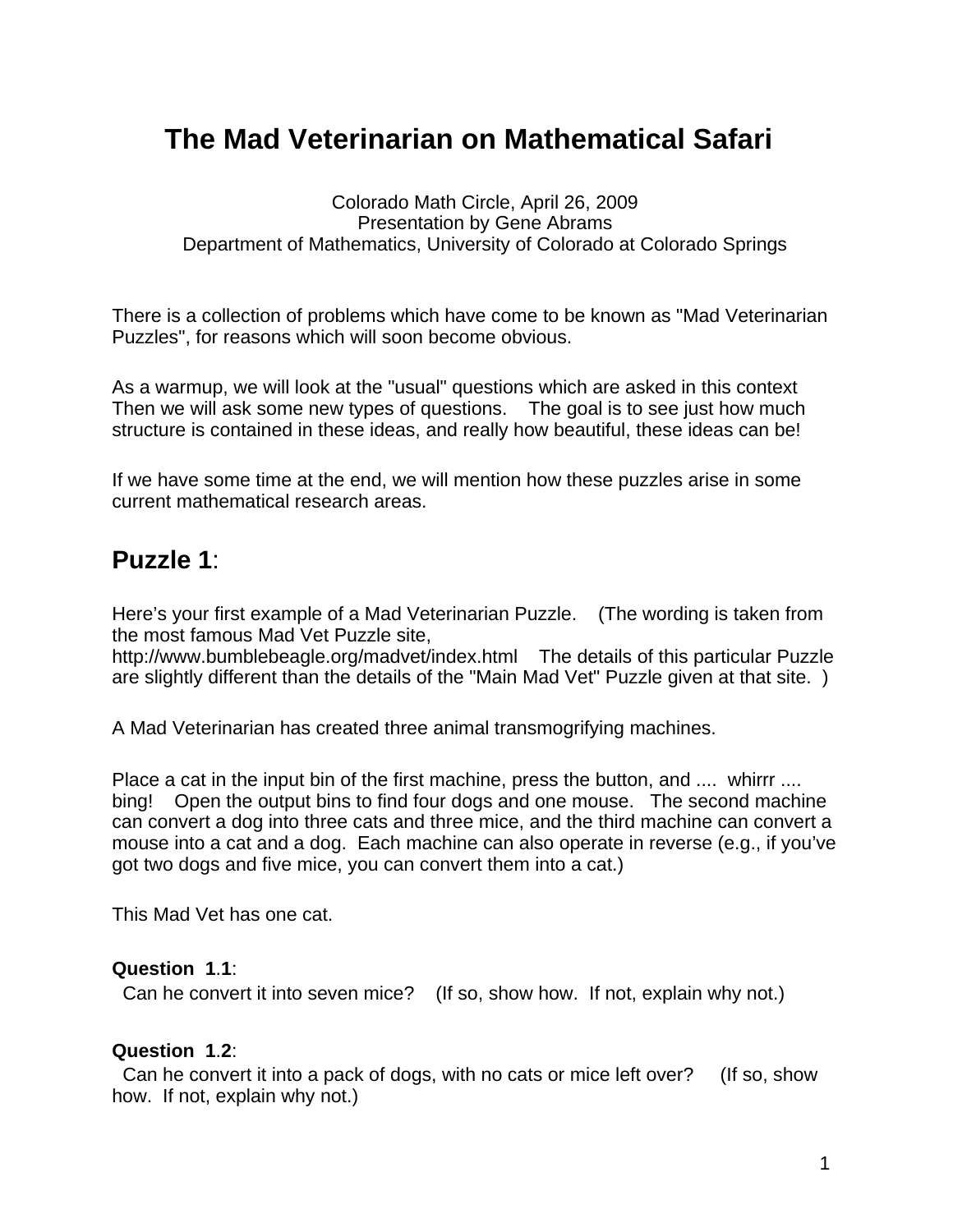# **Puzzle 2**:

Another Mad Vet has these three machines:

Machine #1 turns one cat into one dog. Machine #2 turns one dog into one cat, one dog, and one mouse Machine #3 turns one mouse into one cat and one dog

This Mad Vet has one cat.

#### **Question 2**.**1**:

Can she convert it into two cats? (If so, show how. If not, explain why not.)

#### **Question 2**.**2**

Can she convert it into three cats? (If so, show how. If not, explain why not.)

#### **Question 2**.**3**:

Can she convert it into three cats and one dog? (If so, show how. If not, explain why not.)

### **Question 2**.**4**:

Can she convert it into one mouse? (If so, show how. If not, explain why not.)

### **Question 2**.**5**:

Using these three Mad Vet machines, how many different "classes" of animals are there? Describe all of the classes.

#### **Question 2**.**6**

A friend of this Mad Vet brings her, as a birthday present, a cat and a mouse. But our Mad Vet prefers to have just one cat. Can she transmogrify her new collection of animals back to the way things were when she only had one cat?

### **Question 2**.**7**

Does you answer to the previous question depend on the fact that our Mad Vet started with one cat? That is, if she started with ANY collection of animals, and her friend brought her a cat and a mouse, would she be able to transmogrify her collection back to the original collection?

### **Question 2**.**8**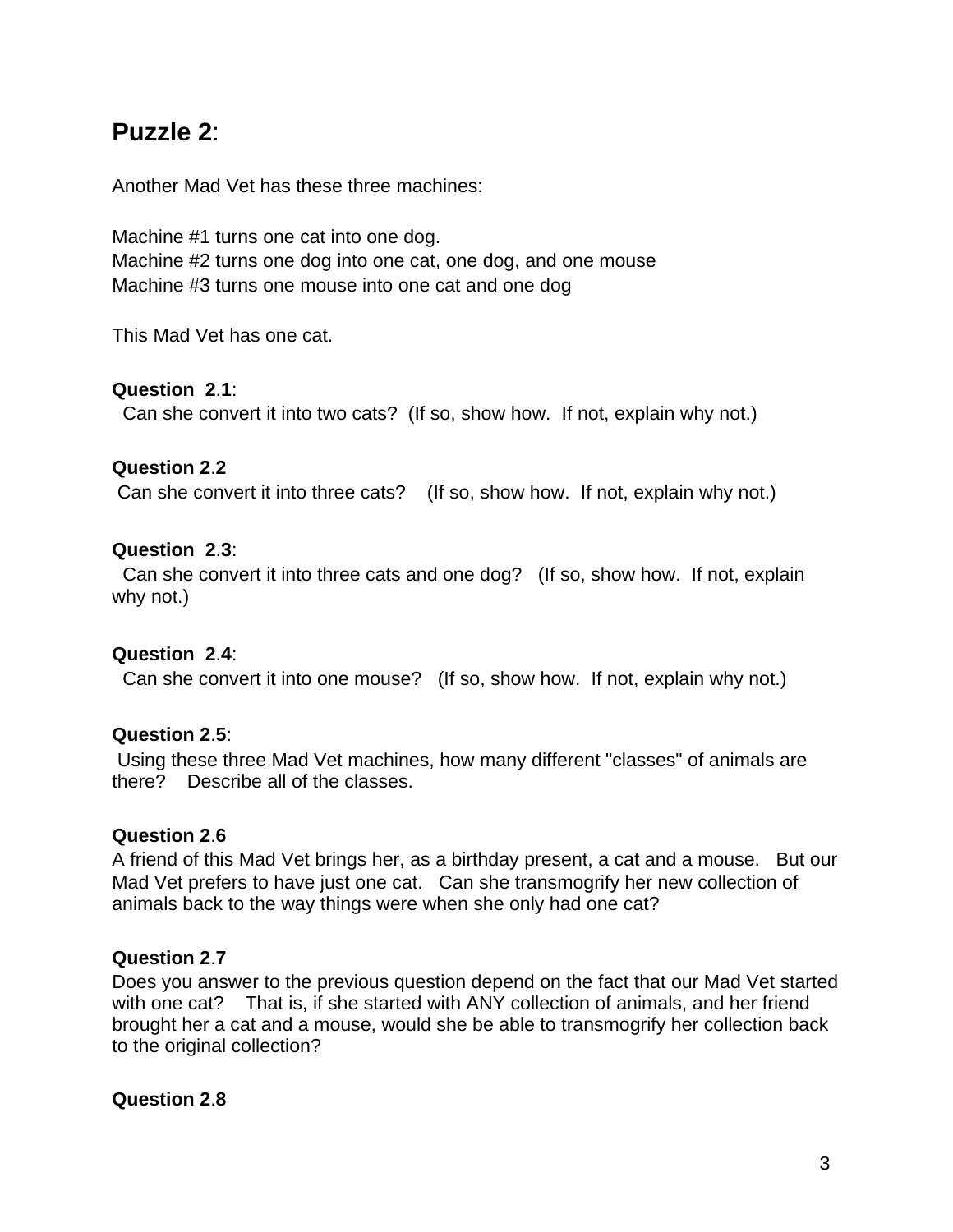(See Question 2.4) The Mad Vet is looking to close down the business, but she'd like to finish his Mad Vet business owning only one mouse (and no other animals). From your answer to Question 2.4, you know she can't simply use the cat she has to produce one mouse. So she'll go to the pet shop down the street and buy some animals, and then use those animals together with her one cat to produce a mouse. What animals should she buy at the pet shop?

## **Question 2**.**9**

By adding animals from the pet shop to the cat she currently owns, is it possible for the Mad Vet to finish her Mad Vet business owning whatever collection of animals she'd like?

# **Question 2**.**10**

Does your answer to Question 2.9 depend on the fact that she happens to currently own one cat?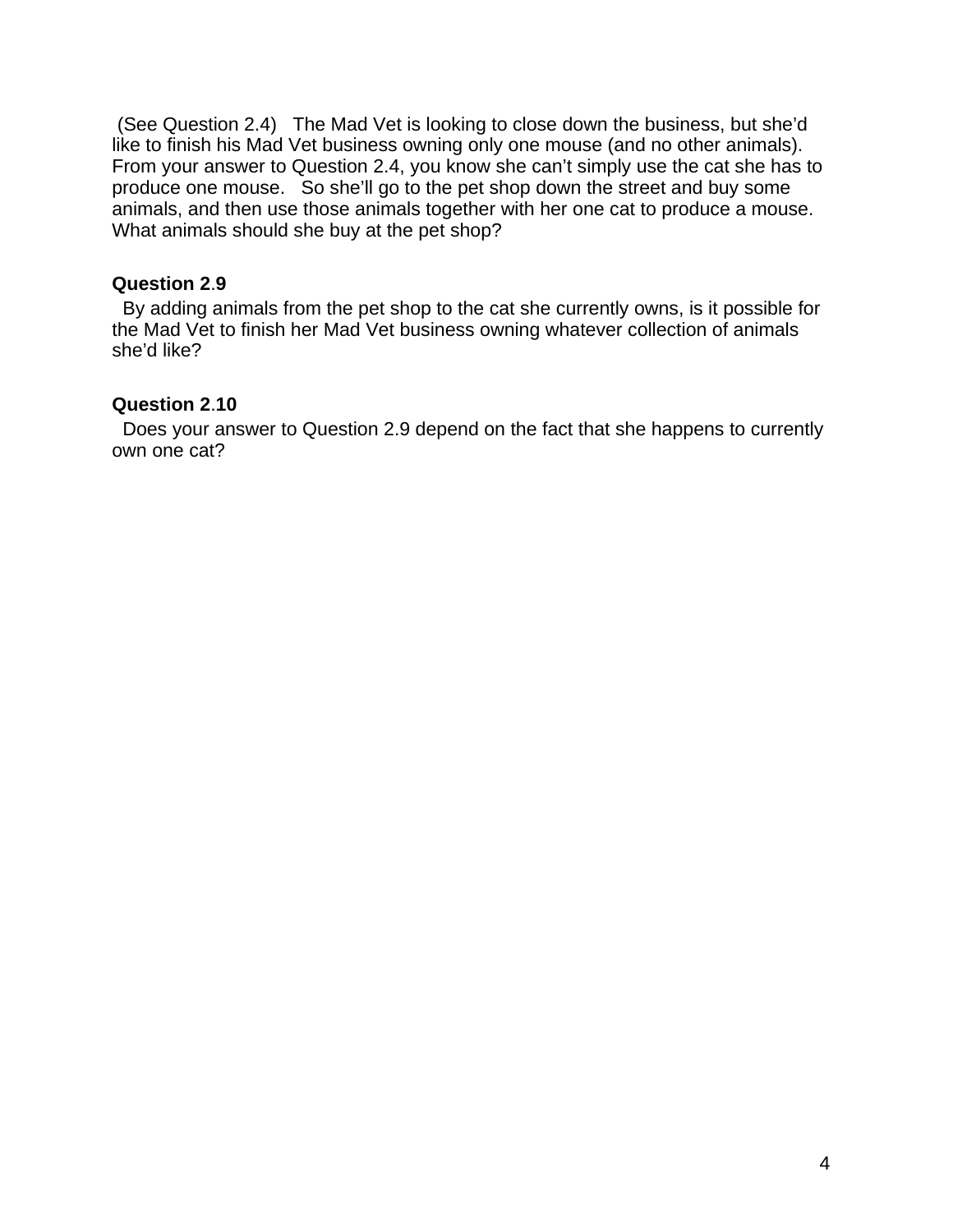# **Puzzle 3**

Yet another Mad Vet has these three machines:

Machine #1 turns one cat into one dog.and one mouse Machine #2 turns one dog into one cat and one dog Machine #3 turns one mouse into one cat and one mouse

This Mad Vet has one cat.

#### **Question 3**.**1**:

Can she convert it into two cats? Three cats? Any number of cats? (If so, show how. If not, explain why not.)

### **Question 3**.**2**

Can she convert it into one dog? (If so, show how. If not, explain why not.)

### **Question 3**.**3**:

Can she convert it into one mouse? (If so, show how. If not, explain why not.)

### **Question 3**.**4**:

Using these three Mad Vet machines, how many different "classes" of animals are there? Describe all of the classes.

### **Question 3**.**5**

A friend of this Mad Vet insists on giving the Mad Vet a gift of animals for her birthday. Our Mad Vet really prefers to have one cat. So as not to offend her friend, what collection of animals should the Mad Vet tell her friend to bring her for a birthday present?

### **Question 3**.**6**

Does you answer to the previous question depend on the fact that our Mad Vet started with one cat? That is, if she started with ANY collection of animals, and her friend brought her a cat and a mouse, would she be able to transmogrify her collection back to the original collection?

### **Question 3**.**7**

The Mad Vet is looking to close down the business, but she'd like to finish his Mad Vet business owning only one mouse (and no other animals). From a previous question, you know she can't simply use the cat she has to produce one mouse. So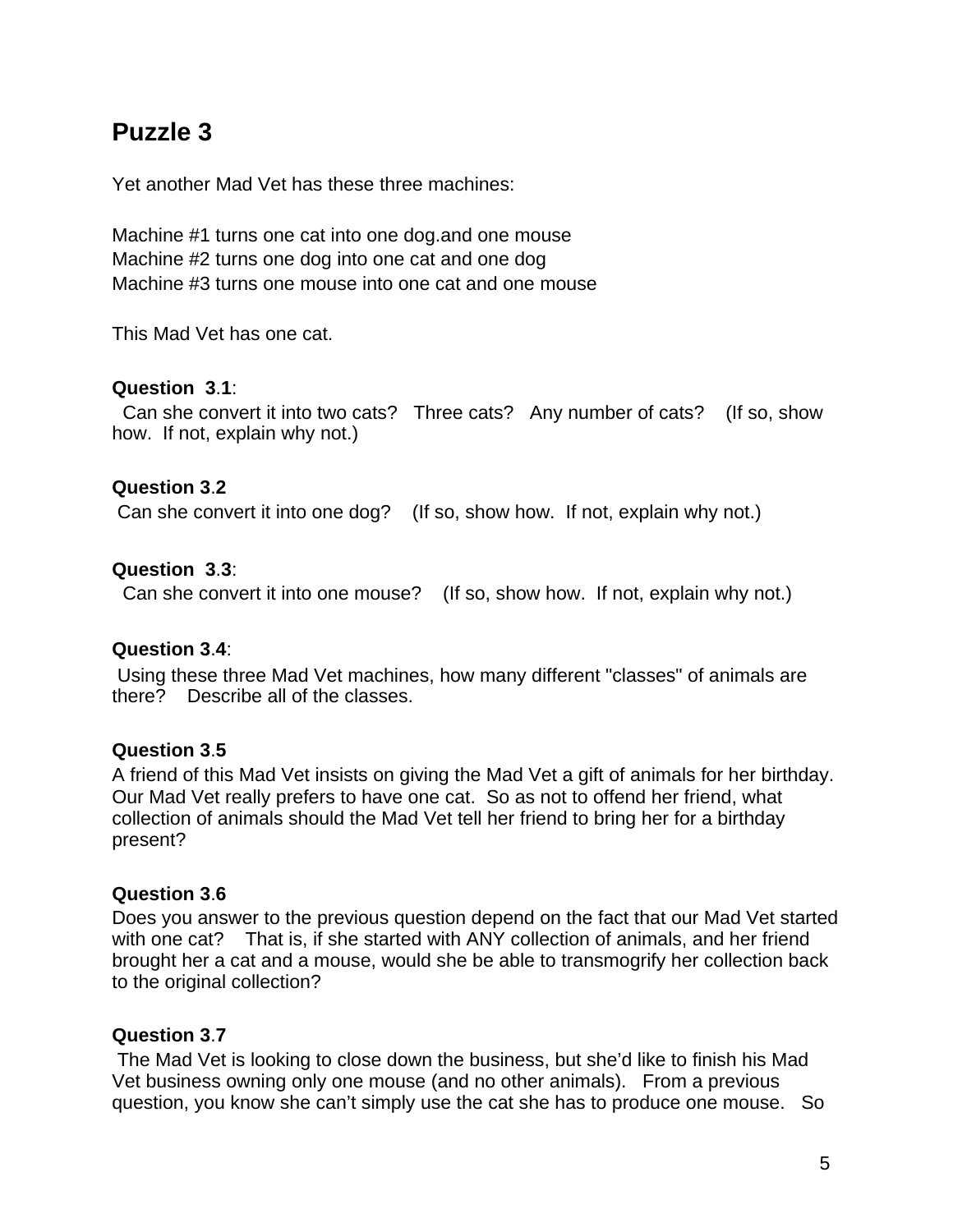she'll go to the pet shop down the street and buy some animals, and then use those animals together with her one cat to produce a mouse. What animals should she buy at the pet shop?

## **Question 3**.**8**

By adding animals from the pet shop to the cat she currently owns, is it possible for the Mad Vet to finish her Mad Vet business owning whatever collection of animals she'd like?

## **Question 3**.**9**

Does your answer to the previous question depend on the fact that she happens to currently own one cat?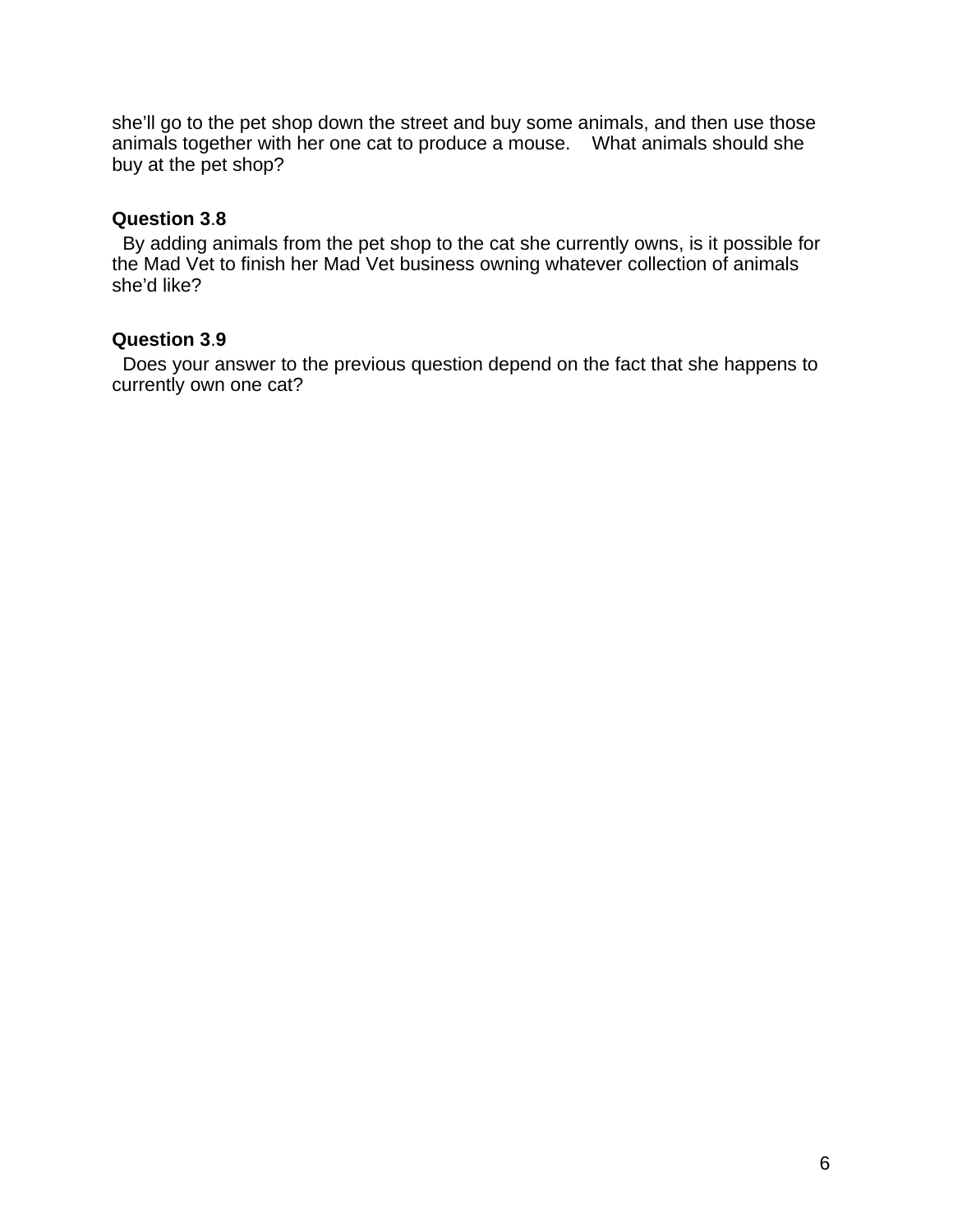# **Puzzle 4**

Our final Mad Vet has these three machines:

Machine #1 turns one cat into one dog Machine #2 turns one dog into one cat and one mouse Machine #3 turns one mouse into two mice

This Mad Vet has one cat.

#### **Question 4**.**1**:

Can he convert it into two cats? Three cats? Any number of cats? (If so, show how. If not, explain why not.)

### **Question 4**.**2**:

Can he convert it into one mouse? (If so, show how. If not, explain why not.)

### **Question 4**.**3**:

Using these three Mad Vet machines, how many different "classes" of animals are there? Describe all of the classes.

### **Question 4**.**4**

Is there some collection of animals this Mad Vet should ask to get as a gift from a friend so that he will still be able to have just one cat?

### **Question 4**.**5**:

Does your answer to the previous question depend on the fact that the Mad Vet starts with one cat?

### **Question 4**.**6**:

The Mad Vet is looking to close down the business, but he'd like to finish his Mad Vet business owning only one mouse (and no other animals). From your answer to a previous question, you know he can't simply use the cat he has to produce one mouse. So he'll go to the pet shop down the street and buy some animals, and then use those animals together with his one cat to produce a mouse. What animals should he buy at the pet shop?

### **Question 4**.**7**

By adding animals from the pet shop to the cat she currently owns, is it possible for the Mad Vet to finish her Mad Vet business owning whatever collection of animals